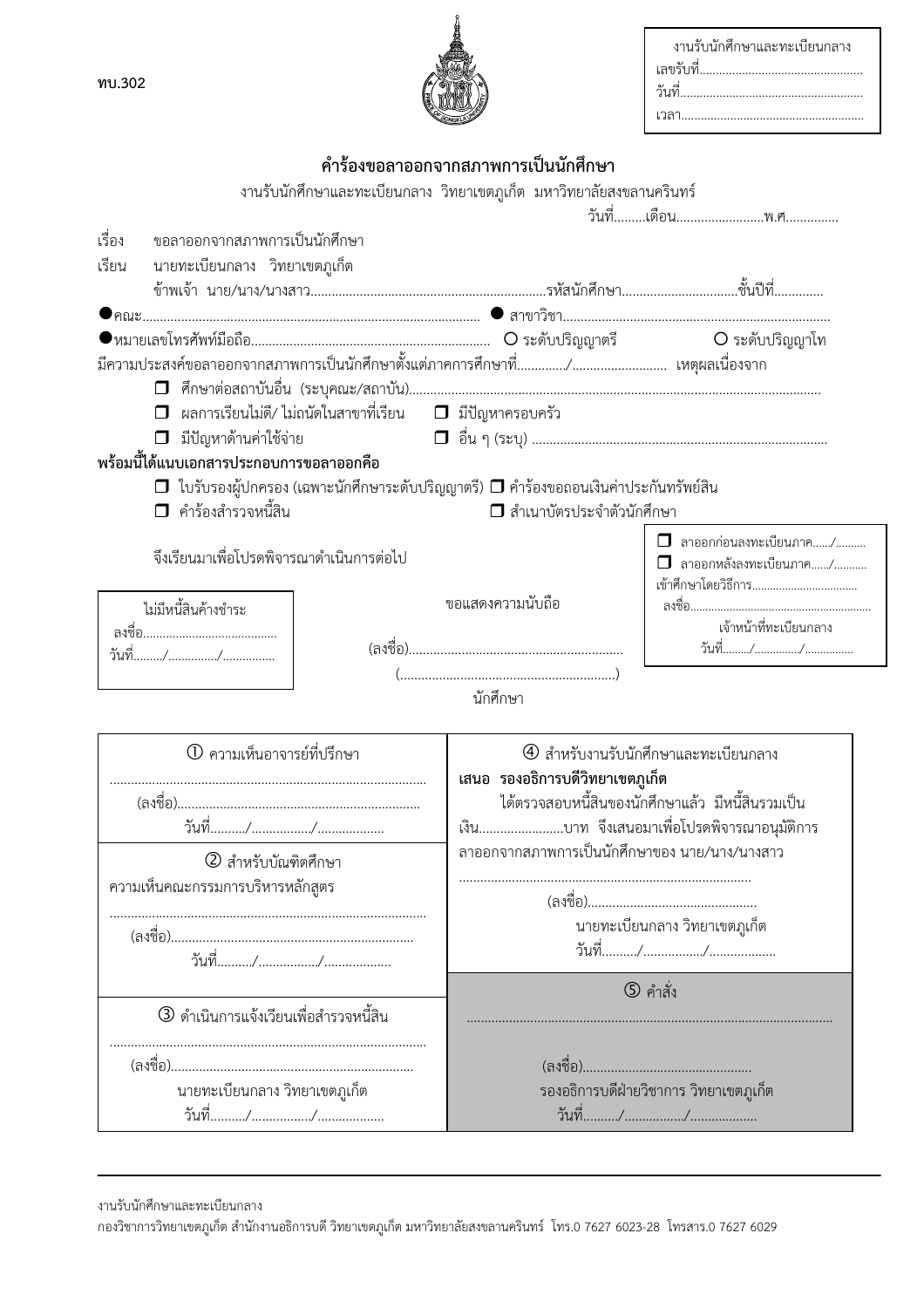

| ใบรับรองผู้ปกครอง                                                                                                                                                                                                               |
|---------------------------------------------------------------------------------------------------------------------------------------------------------------------------------------------------------------------------------|
| งานรับนักศึกษาและทะเบียนกลาง มหาวิทยาลัยสงขลานครินทร์ วิทยาเขตภูเก็ต                                                                                                                                                            |
|                                                                                                                                                                                                                                 |
| เรื่อง ขอลาออกจากสภาพการป็นนักศึกษา<br>เรียน นายทะเบียนกลาง วิทยาเขตภูเก็ต                                                                                                                                                      |
| มีความประสงค์จะให้นักศึกษาผู้นี้                                                                                                                                                                                                |
| $\Box$ ลาออกจากสภาพการเป็นนักศึกษา<br>$\Box$ ลาพักการเรียนเป็นเวลาภาคการศึกษา ในภาคการศึกษาที่/ และ /                                                                                                                           |
|                                                                                                                                                                                                                                 |
| $\sim$ . The contract of the contract of the contract of the contract of the contract of the contract of the contract of the contract of the contract of the contract of the contract of the contract of the contract of the co |
| จึงเรียนมาเพื่อโปรดพิจารณาดำเนินการต่อไป                                                                                                                                                                                        |
| ขอแสดงความนับถือ                                                                                                                                                                                                                |
| $(\ldots,\ldots,\ldots,\ldots,\ldots,\ldots,\ldots,\ldots,\ldots,\ldots,\ldots,\ldots))$                                                                                                                                        |
| ผู้ปกครองนักศึกษา                                                                                                                                                                                                               |
| ที่อยู่ผู้ปกครองที่สามารถติดต่อได้                                                                                                                                                                                              |
|                                                                                                                                                                                                                                 |
|                                                                                                                                                                                                                                 |

พบ.107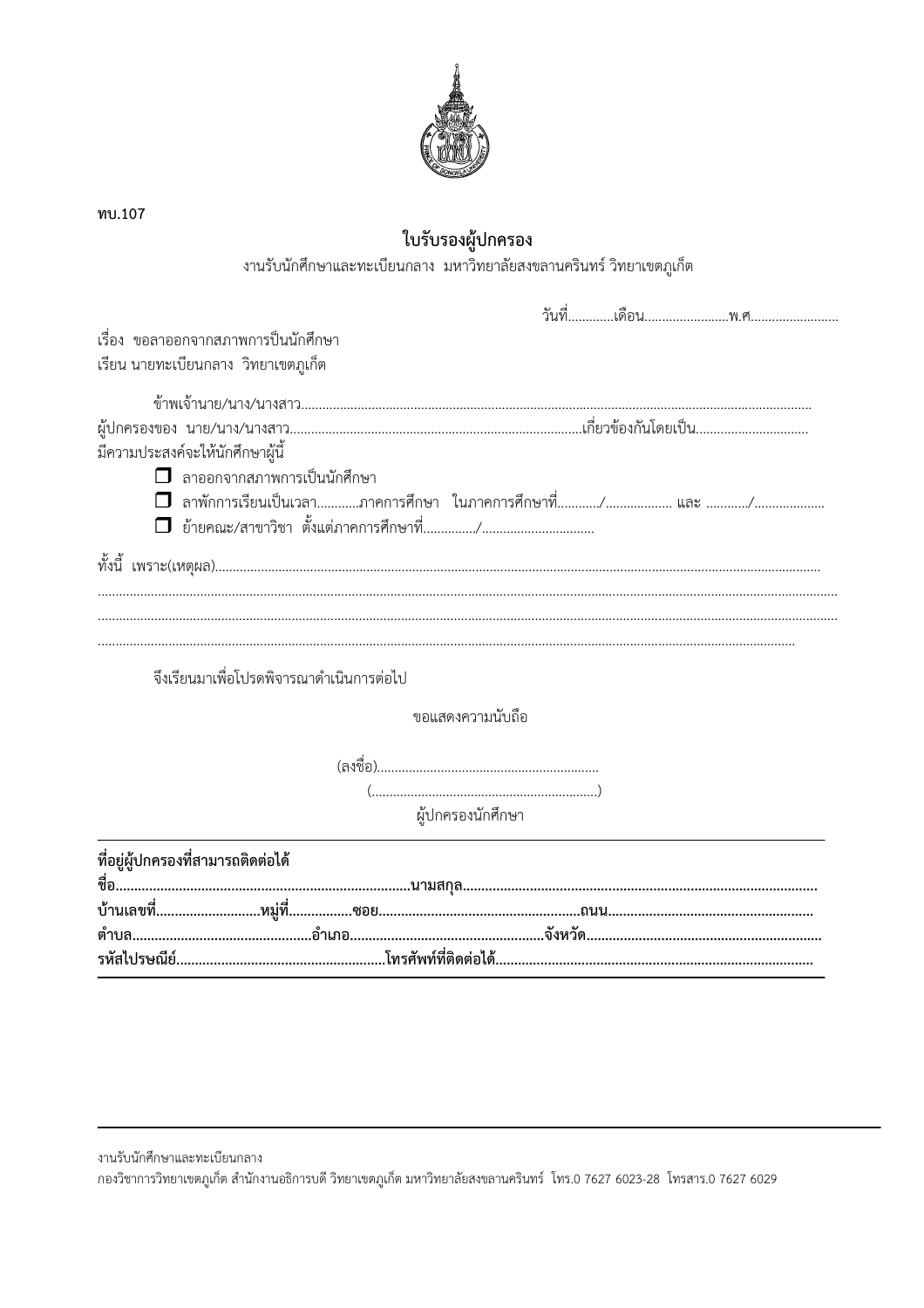| งานรับนักศึกษาและทะเบียนกลาง |
|------------------------------|
|                              |
|                              |
|                              |

| ทบ.304                                            | คำร้องขอถอนเงินค่าประกันทรัพย์สิน                                                                                                                                                                                      |                              |
|---------------------------------------------------|------------------------------------------------------------------------------------------------------------------------------------------------------------------------------------------------------------------------|------------------------------|
|                                                   | งานรับนักศึกษาและทะเบียนกลาง วิทยาเขตภูเก็ต มหาวิทยาลัยสงขลานครินทร์                                                                                                                                                   |                              |
|                                                   |                                                                                                                                                                                                                        | วันที่เดือนพ.ศ               |
| เรื่อง ขอถอนเงินค่าประกันทรัพย์สิน                |                                                                                                                                                                                                                        |                              |
| เรียน นายทะเบียนกลาง วิทยาเขตภูเก็ต               |                                                                                                                                                                                                                        |                              |
|                                                   |                                                                                                                                                                                                                        |                              |
|                                                   |                                                                                                                                                                                                                        |                              |
| มีความประสงค์ขอถอนเงินค่าประกันทรัพย์สินเนื่องจาก |                                                                                                                                                                                                                        | $\blacksquare$ ระดับปริญญาโท |
| $\Box$ สำเร็จการศึกษา                             | $\Box$ พ้นสภาพจากการเป็นนักศึกษา                                                                                                                                                                                       |                              |
| $\Box$ ลาออก                                      |                                                                                                                                                                                                                        |                              |
| จึงเรียนมาเพื่อโปรดพิจารณาดำเนินการ               | ขอแสดงความนับถือ                                                                                                                                                                                                       |                              |
|                                                   |                                                                                                                                                                                                                        |                              |
|                                                   |                                                                                                                                                                                                                        |                              |
|                                                   | นักศึกษา                                                                                                                                                                                                               |                              |
|                                                   | <u>ี<br/>สำหรับงานรับนักศึกษาและทะเบียนกลาง</u>                                                                                                                                                                        |                              |
| เรียน หัวหน้างานการเงินและบัญชี                   |                                                                                                                                                                                                                        |                              |
|                                                   |                                                                                                                                                                                                                        |                              |
|                                                   |                                                                                                                                                                                                                        |                              |
|                                                   |                                                                                                                                                                                                                        |                              |
|                                                   |                                                                                                                                                                                                                        |                              |
|                                                   | <u>สำหรับงานการเงินและพัสดุ</u>                                                                                                                                                                                        |                              |
| เรียน รองอธิการบดีวิทยาเขตภูเก็ต                  |                                                                                                                                                                                                                        |                              |
|                                                   |                                                                                                                                                                                                                        |                              |
|                                                   | ได้ชำระค่าประกันของทรัพย์สินแก่มหาวิทยาลัย ฯ เมื่อแรกเข้าเป็นนักศึกษา จำนวนบาท จึงเห็นสมควร<br>อนุมัติจ่ายเงินค่าประกันทรัพย์สินให้แก่นักศึกษาผู้นี้ตามระเบียบมหาวิทยาลัย ฯ ว่าด้วยเงินรายได้ .พ.ศ. 2535 ข้อ 7(3) เป็น |                              |
| จำนวนเงินบาท จึงเรียนมาเพื่อโปรดพิจารณาอนุมัติ    |                                                                                                                                                                                                                        |                              |
|                                                   | $(\ldots,\ldots,\ldots,\ldots,\ldots,\ldots,\ldots,\ldots,\ldots,\ldots,\ldots,\ldots))$                                                                                                                               |                              |

งานรับนักศึกษาและทะเบียนกลาง

กองวิชาการวิทยาเขตภูเก็ต สำนักงานอธิการบดี วิทยาเขตภูเก็ต มหาวิทยาลัยสงขลานครินทร์ โทร.0 7627 6023-28 โทรสาร.0 7627 6029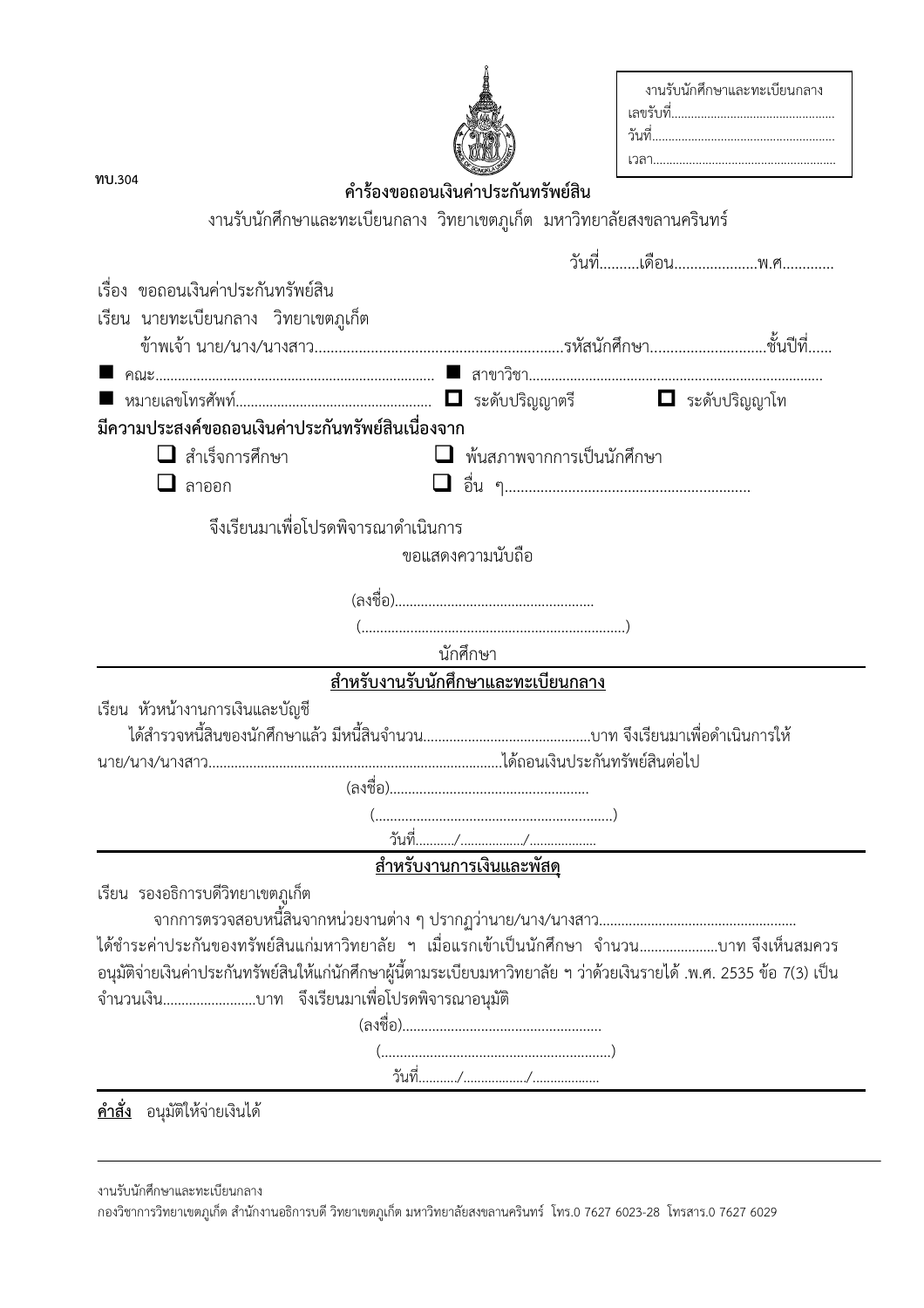| งานรับนักศึกษาและทะเบียนกลาง |
|------------------------------|
|                              |
|                              |
|                              |

พบ.307

## คำร้องสำรวจหนี้สิน

งานรับนักศึกษาและทะเบียนกลาง วิทยาเขตภูเก็ต มหาวิทยาลัยสงขลานครินทร์

| เรื่อง สำรวจหนี้สิน                    |  |  |
|----------------------------------------|--|--|
| เรียน   นายทะเบียนกลาง  วิทยาเขตภูเก็ต |  |  |
|                                        |  |  |
|                                        |  |  |
|                                        |  |  |

| คณะ/งาน/ห้องปฏิบัติการ    | ไม่มีหนี้สิน | มีหนี้สิน | ผ้ตรวจสอบ | วัน เดือน ปี |
|---------------------------|--------------|-----------|-----------|--------------|
| อาจารย์ที่ปรึกษา          |              |           |           |              |
| ห้องสมุด                  |              |           |           |              |
| กิจการนักศึกษา            |              |           |           |              |
| อาคารสถานที               |              |           |           |              |
| ห้องปฏิบัติการเคมี        |              |           |           |              |
| ห้องปฏิบัติการชีววิทยา    |              |           |           |              |
| ห้องปฏิบัติการฟิสิกส์     |              |           |           |              |
| ห้องปฏิบัติการคอมพิวเตอร์ |              |           |           |              |
| ห้องปฏิบัติการภาษา        |              |           |           |              |
| ห้องปฏิบัติการคหกรรม      |              |           |           |              |
| งานประสานงานบัณฑิต        |              |           |           |              |
| ทะเบียนกลาง               |              |           |           |              |
| อื่น                      |              |           |           |              |

## <u>สำหรับเจ้าหน้าที่ทะเบียนกลาง</u>

นายทะเบียนกลาง วิทยาเขตภูเก็ต เสนอ

ี่ ได้สำรวจหนี้สินของนักศึกษาดังกล่าวแล้ว  $\Box$  มีหนี้สิน  $\Box$  ไม่มีหนี้สิน

เป็นจำนวนเงิน.......................บาท

 $(\ldots,\ldots,\ldots,\ldots,\ldots,\ldots,\ldots,\ldots,\ldots,\ldots,\ldots))$